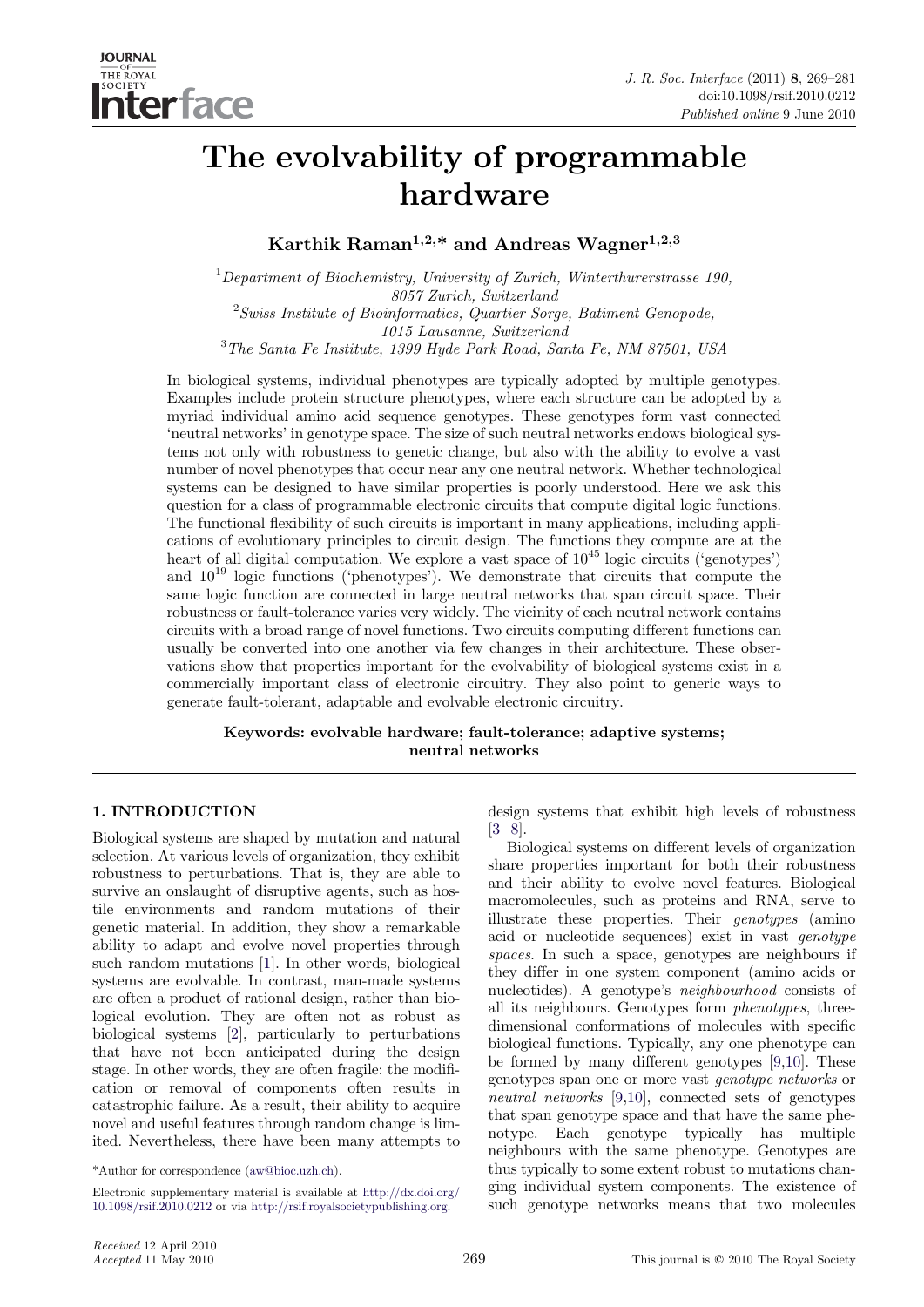Figure 1. (*Opposite.*) Digital logic circuits and circuit space. (a) The standard symbols for logic gates along with the functions they represent. (b) An example of a digital logic circuit comprising four  $(2 \times 2)$  gates, akin to a field-programmable gate array. The circuit comprises four logic gates, represented by the symbols shown in (a). Each of the gates has two inputs and one output. The entire array has  $n_1 = 4$  input ports and  $n_0 = 4$  output ports; the array maps a Boolean function having four input variables to four output variables. The connections between the various columns or 'levels' in the array are 'feed-forward'; i.e. the inputs to each element in a column of the array can come only from the outputs of any of the elements from previous columns. There are four outputs from the array, which can be mapped to any of the four gate outputs.  $(c)$  The concept of neighbours in circuit space. The panel shows six circuits with  $2 \times 2$  logic gates and two inputs and two outputs per circuit. The figure shows a circuit  $C_1$ (thick ellipse) and some of its neighbours in circuit space, that is circuits that differ from it in one of the four possible kinds of elementary circuit change. For example,  $C_2$  differs from  $C_1$  in internal wiring,  $C_3$  differs in the logic function computed by one of the four gates,  $C_5$  differs in an input mapping to one of the gates and  $C_6$ , which differs in the output mapping. The circuit  $C_4$  differs from  $C_1$  in two elementary changes and is therefore not its neighbour in circuit space; however, it is a neighbour of  $C_3$ and  $C_5$ . The differences between  $C_1$  and the other circuits are shown by shaded grey boxes.

(genotypes  $G_1$  and  $G_2$ ) can have identical phenotypes but very different genotypes. At the same time, molecules in the neighbourhood of  $G_1$  and  $G_2$  can adopt very different novel phenotypes. This means that (i) small mutational changes can gradually transform  $G_1$ into  $G_2$ , yet leave the phenotype unchanged, while (ii) mutations that occur during this transformation can uncover novel phenotypes. These properties exist in molecules such as proteins  $[11-13]$  and RNA  $[9,14,15]$ , regulatory circuits [16,17] and metabolic networks [18]. We here ask whether man-made systems such as electronic circuits can display similar organizational principles, or whether there are fundamental differences between their organization and that of biological systems. The answers may help design complex yet robust man-made systems with specific functions, while facilitating their functional versatility.

Like biological systems, man-made systems are subject to two different kinds of change: (i) change in their external environment, such as changing temperature, pressure or chemical composition and (ii) change in their internal system components—the analogue of mutations. Robustness to the latter kind of change is of particular importance in biological systems, because it can facilitate innovation [1]. We will thus focus on such internal change.

Since the classic work of von Neumann [19] and McCulloch [20] on the construction of reliable systems from unreliable components, the design of man-made 'fault-tolerant' systems that are robust to internal change has received much attention [5–8,21,22]. Such past efforts are not limited to questions about robust system design. They also show that man-made systems such as digital circuits can be designed to adapt and evolve their function [8,23–28]. More generally, the similarities and differences between the organization of biological networks and man-made systems have been a subject of great interest [1,2,29,30].

Evolutionary principles have been applied in computer science to solve large and complex optimization and design problems, using techniques broadly classified as evolutionary computation [31,32]. These techniques implement various aspects of evolution, such as random variation, reproduction and selection in silico, to identify novel solutions to complex problems. In evolvable hardware, such techniques are applied to electronic circuits and devices. These techniques can automatically generate designs of digital circuits, as

well as electronic circuits that are robust to noise and faults [8]. Hardware may be evolved intrinsically, on hardware itself, or extrinsically, using computer simulations [33]. Intrinsic evolution of hardware is often done using field-programmable gate arrays (FPGAs) [34–38].

FPGAs are silicon-based programmable digital logic circuits built from transistors. They generally consist of a two-dimensional array of 'logic gates', hardware units that compute elementary logic functions (e.g. OR, AND, NAND, etc.) Importantly, both the functions each gate computes, and how the gates are interconnected can be altered, hence the name 'fieldprogrammable'. This ability to dynamically reconfigure a circuit means that a single FPGA can serve very different computational purposes. The inputs to the entire array are binary variables, usually represented as zeroes and ones. The same holds for the array output. In other words, FPGAs compute Boolean logic functions (figure  $1a,b$ ). Which logic function a particular array computes depends on its internal gates and on its wiring. FPGAs often have a feed-forward architecture, where a gate's input can be connected to the output of any preceding gate in the array. FPGAs are widely used in various fields such as image processing, digital signal processing and highperformance computing applications, such as fast Fourier transforms [39].

Several reasons make FPGAs attractive for our purpose. First, while usually implemented in hardware, they are conducive to computational modelling. Second, they can be built to allow a vast number of configurations that compute different functions. Third, the functions they compute are universally important in digital computation [28,39,40]. Fourth, the computational abilities of any one FPGA can be evaluated rapidly. This property facilitates our analysis below, which requires examination of vast numbers of such circuits.

In this contribution, we will systematically explore a vast set or 'space' of FPGA configurations or circuits, and the logic functions these circuits compute. This circuit space is an analogue to the genotype space of biological systems. Each circuit in this space corresponds to a single genotype. A circuit is completely specified through the identity of all its individual logic gates, as well as through their interconnections. The function that any one circuit computes is an analogue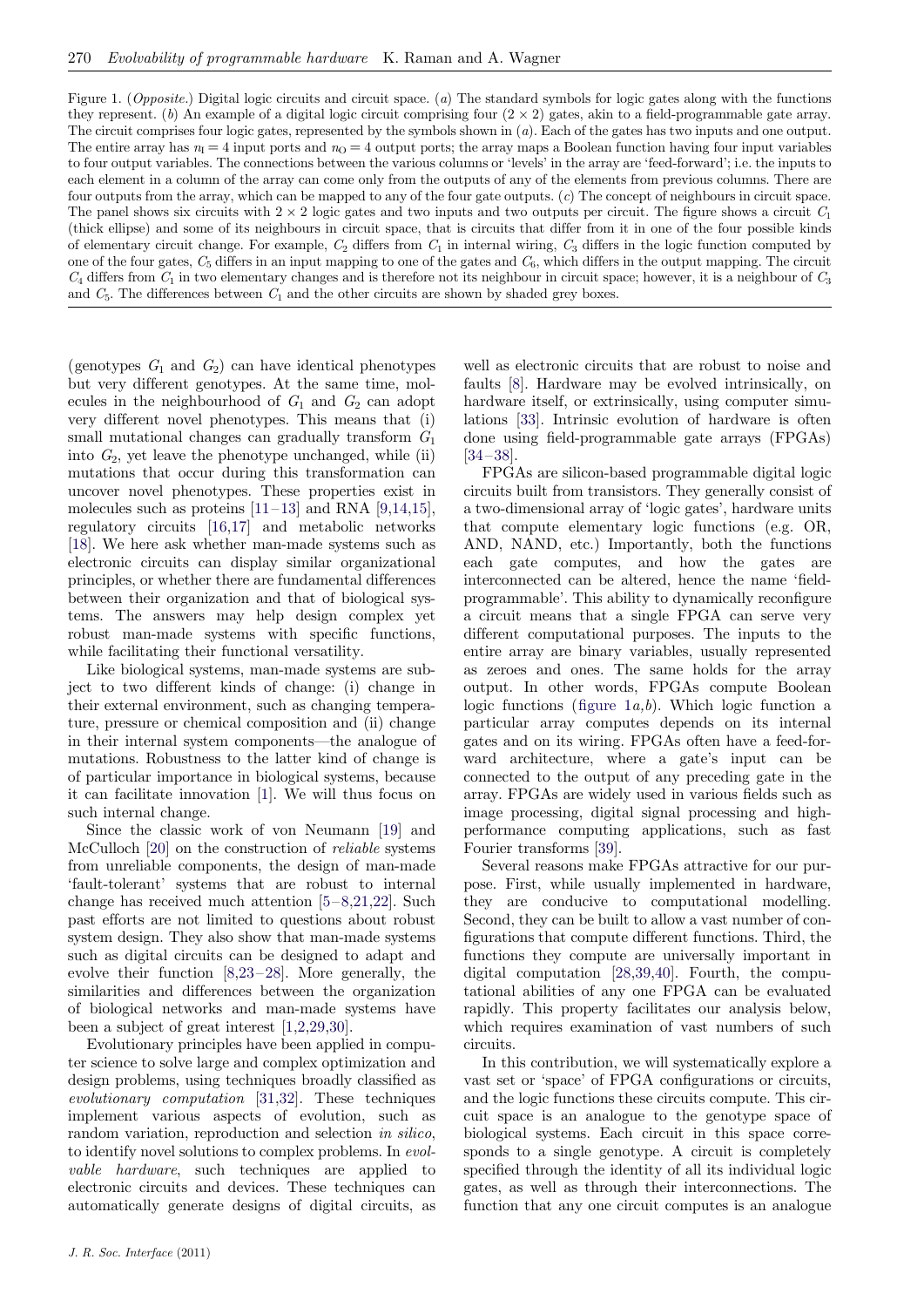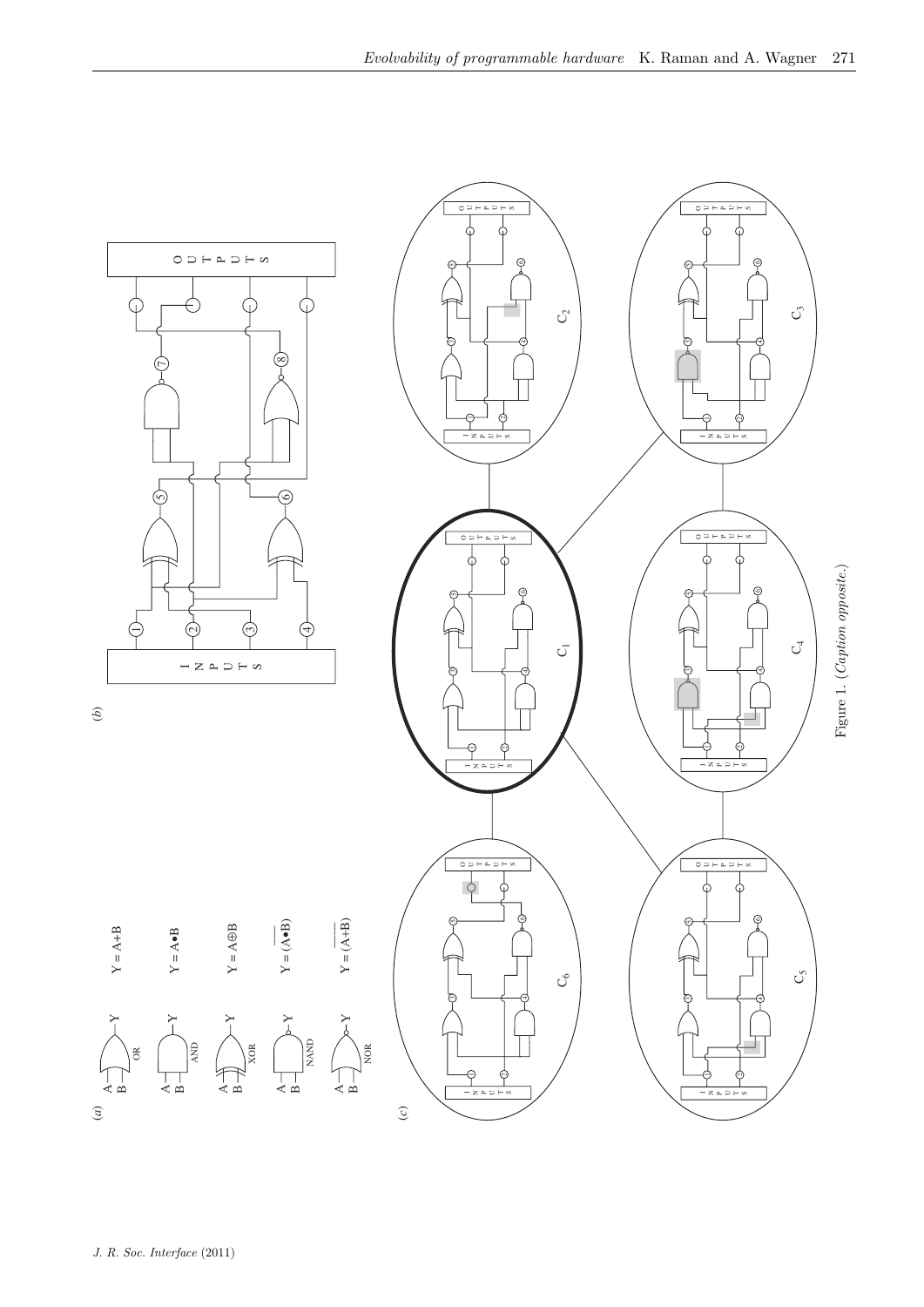to a biological phenotype. Since every circuit computes exactly one function, these definitions specify a mapping from circuits (genotypes) to functions (phenotypes). We will call two circuits to be neighbours if their configuration differs minimally, either through a change in the identity of a single gate, or through an elementary change in their wiring (figure  $1c$ ). We can thus think of the circuit space as a graph, where adjacent nodes correspond to neighbouring circuits. With these concepts in mind, we will ask questions such as the following. How 'robust' is a typical circuit to changes in the wiring/configuration? Do neutral networks exist in this configuration space? Can circuits with significantly different configuration compute the same function? Does the organization of circuit space facilitate or hinder the adoption of novel phenotypes (logic function computations) through small numbers of gate changes?

#### 2. RESULTS

#### 2.1. Circuit spaces and logic functions

The circuits we discuss in detail have  $n<sub>I</sub> = 4$  input and  $n<sub>O</sub> = 4$  output bits, as well as m columns of logic gates, each of which contain  $n$  gates. That is, a circuit consists of  $m \times n$  total gates. We allow the five most commonly different kinds of two-input logic gates, that is OR, AND, XOR, NAND, NOR (figure 1a). Even for small numbers of input bits, output bits and internal gates, these specifications allow a very large number of circuits. Column 2 of the electronic supplementary material table S1 shows the size of the circuit space (number of possible circuits; see electronic supplementary material) for different circuit sizes. Even the smallest size circuit we consider  $(3 \times 3 = 9$  gates) has an astronomical number of more than  $10^{24}$  circuit configurations, a number that rises to more than  $10^{116}$ , for circuits with  $6 \times 6$  gates. To represent the circuits, we use a representation based on the Cartesian genetic programming approach, developed by  $[41, 42]$ ; see  $\S 4.1$ ).

As mentioned earlier, a circuit space can be viewed as a graph. Two circuits (nodes) are neighbours or connected by an edge, if they vary only by an elementary change in configuration (figure 1c). Such elementary changes affect the identity of a single logic gate (circuit  $C_3$  in figure 1c), a change in one of the inputs to a gate  $(C_2)$ , or a (single) change in the array input mappings  $(C_5)$  or output mappings  $(C_6)$ . We define the shortest distance between two different circuits as the number of edges (elementary changes) in the shortest path separating them. Circuit configurations can be represented as vectors of integers that describe the inputs to each of the logic gates, the logic function computed by each gate, as well as the circuit output (see the electronic supplementary material). For a circuit of size  $m \times n$ with  $n_{\text{O}}$  outputs, the size of this representation is  $3mn + n<sub>O</sub>$ , which is also the maximal distance (diameter) of the circuit space. For example, the maximal circuit distance of  $4 \times 4$  circuits with four outputs is given by 52 elementary changes.

Below, we highlight our observations for circuits of size  $4 \times 4$ , since this number strikes a balance between circuit complexity and computational tractability.

However, we will also explore how our observations depend on circuit size, by examining a broader class of circuits whose sizes range from  $3 \times 3$  to  $6 \times 6$  gates. We note that the complexity of the systems we study, both in terms of circuit numbers and functions, is comparable to that of genotypes and phenotypes in complex biological systems [9,11,15].

#### 2.2. Some logic functions are frequent, others rare in circuit space

In analogy to biological systems, we define a logic function's circuit set or neutral set as the set of circuits that compute this function. Any one circuit set can consist of one or more connected neutral networks, which we define as connected subsets computing the same function. Since the circuit space for our focal circuits is very large (approx.  $10^{45}$ ), an exhaustive analysis is impossible. We thus sample circuits from this space at random and uniformly, that is, with equal probability. To assess the size distribution of circuit sets for different logic functions, we sampled a large number of  $2 \times 10^{7}$  circuits from the genotype space at random (see the electronic supplementary material) and recorded the function each circuit computed. Figure 2a shows a rank histogram for the logic functions a  $4 \times 4$  circuit computes. For this plot, we assigned each function a rank based on the number of circuits in our sample that compute it. The most frequent function is assigned rank 1. The vertical axis of the figure indicates the frequency of the function, defined as the number of times the function arose divided by the sample size  $(2 \times 10^7)$ . We see that a small number of functions are computed by many circuits, whereas many functions are computed by only few circuits in the sample. Electronic supplementary material, figure S1 shows analogous histograms for circuits of other sizes.

For the majority of the following analyses, we consider a set of 1000 logic functions, and a representative circuit computing each function. These 1000 functions include 750 of the functions with the highest frequency, and 250 functions selected at random. The latter comprise mostly functions that occurred only once in our sample, because such functions dominate our sample. An analysis of circuits computing these functions helps understand generic properties of circuit space. To compare these generic properties with properties of individual functions, we analyse circuits computing two specific functions, the right-shift and the circular left-shift function (see the electronic supplementary material) below. We chose these two functions, because they are broadly important in a wide range of applications [43], such as image processing [44] and cryptography [45]. We note that neither function appeared in our samples of  $2 \times 10^7$  circuits of any size. We generated 100 distinct random circuits computing the right-shift and circular left-shift functions as described in the electronic supplementary material, and analysed properties of these sets of circuits below.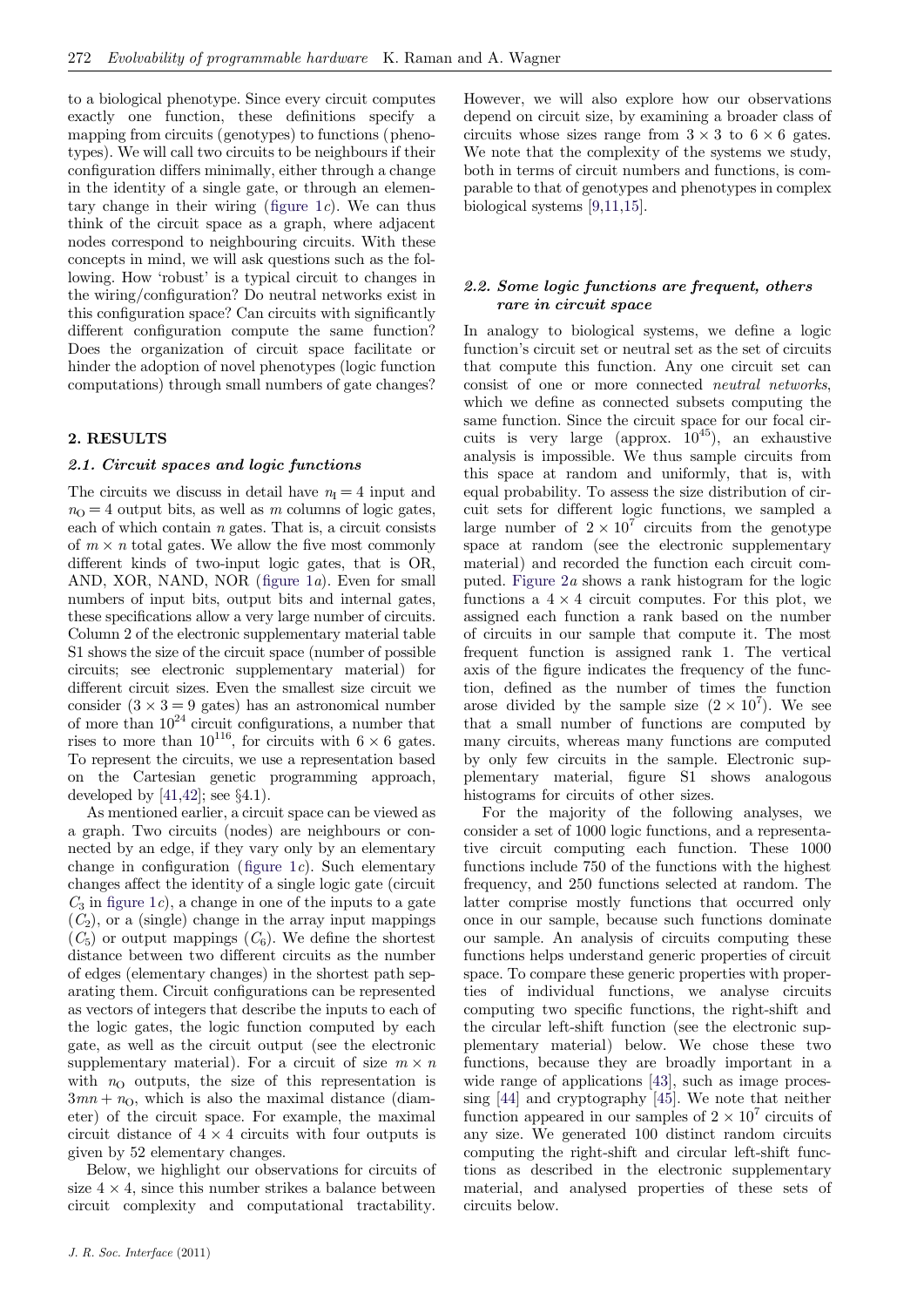

Figure 2. (a) Frequency of various logic functions across all sampled  $4 \times 4$  circuits. Note that both axes have a logarithmic scale; the 'tail' in the panel indicates that the vast majority of functions have a very low frequency; they appear only once in the circuits sampled. The distribution resembles a Zipf distribution [70]. Similar distributions have been observed earlier for RNA [9]. (b) Very different circuits can compute the same function. Shown are the distributions of the maximum distance from a starting circuit (as a fraction of circuit space diameter), at the end of a random walk of 2000 steps. (c) Functions with larger circuit sets can be computed by more distant circuits. The vertical axis indicates the maximum distance from the starting circuit at the end of a random walk of 2000 steps (as a fraction of circuit space diameter). The horizontal axis indicates the frequency of the logic function. The sizes of the circles are proportional to the number of data points with a given distance D and frequency.

## J. R. Soc. Interface (2011)

## 2.3. Circuits computing the same function form large connected networks

The different circuits computing a particular function might comprise a fragmented collection of circuits, where it is impossible to reach one circuit from another through small function-preserving changes. Conversely, all the circuits might lie on a single neutral network. In this case, it would be possible to navigate between circuits through small function-preserving changes. Since the entire circuit set for each function may be very large, we cannot exhaustively identify all its circuits and their connectivity in circuit space. However, we can analyse whether it is possible to reach one circuit from other circuits in the same circuit set through a number of elementary changes that leave the computed function unchanged. To examine the connectedness of circuit sets, we attempted to connect two circuits in a neutral set by means of a function-preserving random walk, as described in the electronic supplementary material. We did so for the circuit sets of the 1000 functions mentioned above. More precisely, in this analysis we focused on those functions for which our sample of  $2 \times 10^7$  circuits had contained more than one circuit per function. We found for each such function that all of the circuits computing the function lie on the same neutral network. In a similar fashion, we also examined the connectedness of the neutral sets of the right-shift and circular left-shift functions. Again, we found that the sets of 100 circuits that compute the right- and circular left-shift functions each belonged to the same neutral network, for  $3 \times 3$ ,  $4 \times 4$  and  $5 \times 5$  circuits. For larger circuits  $(6 \times 6)$ , the amount of computation to ascertain circuit connectedness became intractable.

Overall, these analyses indicate that a large number of circuits computing the same function are accessible from one another through a series of function-preserving changes to a circuit. Even for the relatively 'rare' right-shift and circular left-shift functions, circuit sets are highly connected.

#### 2.4. Very different circuits can compute the same function

The above analysis shows that neutral networks exist and connect most circuits computing a given function. We now ask how far neutral networks extend through circuit space. As mentioned above, the distance between two circuits in circuit space corresponds to the number of elementary changes required to transform one circuit to another. Within a neutral network, the maximal distance between two circuits measures how different two circuits that compute the same function can be in their organization. To estimate this maximum distance, we performed a random walk that started from a particular circuit, and subjected it to a series of small circuit changes (figure  $1c$ ) that were required to preserve the computed function. Figure  $2b$  shows the distribution of the distance  $D$  from the starting  $4 \times 4$  circuit, at the end of 2000 steps of a function-preserving random walk for 1000 circuits discussed above, which compute 1000 different functions. Almost 80 per cent of these random walks reach a maximal distance of circuit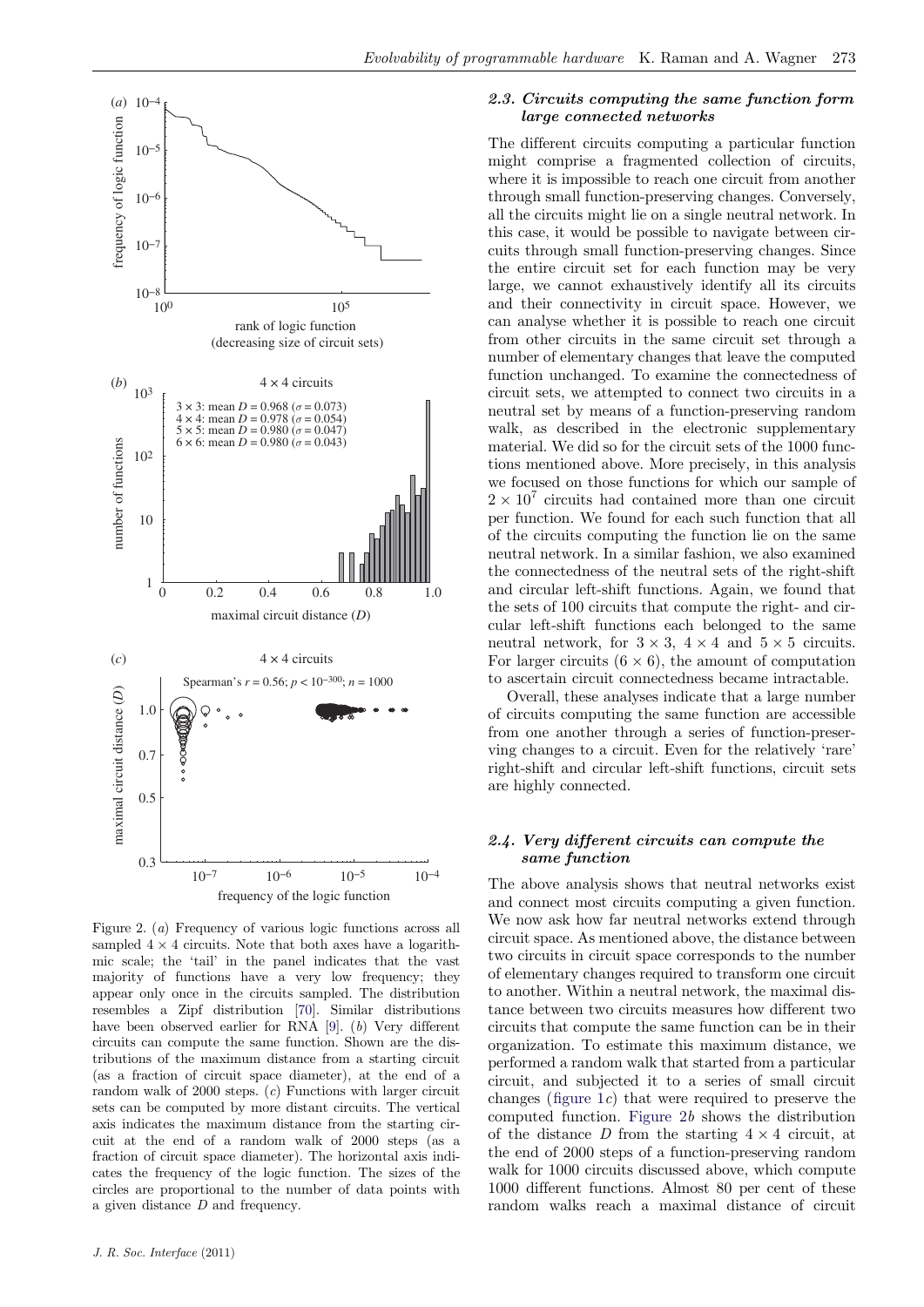(*a*)

1.0

space diameter  $(D = 1)$ . The mean distance reached by all random walks is given by  $D = 0.978$ . This means that the neutral networks of  $4 \times 4$  circuits typically span approximately 98 per cent of the circuit space's diameter. The inset in figure 2b shows the mean and standard deviation for the other circuit sizes we considered. In all examined cases, neutral networks span a very large fraction of circuit space. Figure 2c shows the association of the maximal circuit distance  $(D)$ , computed as described above, with the frequency of the logic function, for the 1000 circuits discussed above. The figure shows that the maximal distance of circuits computing the same function is generally high, regardless of the function's frequency. This maximal distance increases modestly for functions with higher frequency. In other words, functions with larger circuit sets (horizontal axis) can be computed by circuits that show greater differences in their architecture (vertical axis). Electronic supplementary material, figure S2 reveals the same pattern for circuits of other sizes. These patterns are consistent with our observation that most circuits in a circuit set belong to the same neutral network.

A vivid example of the large diameter of neutral networks is given in the electronic supplementary material. figure S3a, which shows the distribution of circuit distance after a function-preserving random walk of 2000 steps for  $3 \times 3$  circuits computing the circular leftshift function. For 87 of the 100 circuits, this distance was equal to the circuit space's diameter. Larger circuits show the same phenomenon, as indicated by the numbers in the inset. As an example, electronic supplementary material, figure  $S3b$  shows two  $3 \times 3$  circuits that both compute the circular left-shift function. Careful examination shows that these two circuits are maximally different. They differ in every gate, input mapping, internal wiring and output mapping, yet belong to the same neutral network. Electronic supplementary material, figure S4 shows analogous observations for circuits computing the right-shift function.

#### 2.5. Larger circuits are more robust to configuration changes and gate failure

Neighbouring circuits in circuit space that compute the same function are neutral neighbours. We define the robustness of a circuit as the fraction of its neighbours that are neutral neighbours. This quantity is an analogue of mutational robustness in biological systems [1,15], as well as of fault-tolerance in engineering [46,47]. Figure 3a shows that the robustness of circuits computing different functions is generally high. Typically, more than half of a circuit's neighbours are neutral neighbours. Figure 3a also illustrates that circuits computing frequent functions (with large circuit sets) tend to have higher robustness, although this association is not strong. For example, function frequency and robustness of circuits computing a function show a weak positive Spearman rank correlation of  $r = 0.32$  ( $p < 10^{-300}$ ;  $n = 1000$ ) for the  $4 \times 4$ circuits shown in the figure. Similar observations hold for circuits of other sizes (electronic supplementary



Spearman's *r* = 0.32; *p* < 10−300

frequency of the logic function

Figure 3. (a) Robustness of circuits is typically high. Circuits computing frequent functions have higher robustness, but this association is not strong. (b) Larger circuits computing circular left-shift are more robust. Note that the distribution of robustness is quite broad. (c) Circuits computing functions with higher frequency are more robust to gate failure. The distributions of robustness to gate failure, for  $4 \times 4$  circuits computing functions of different frequencies are shown. The  $1000 \, 4 \times 4$  circuits have been grouped into seven bins based on the frequency of the logic functions they compute. The errors bars indicate 1 s.d.

material, figure S5). We also observed that different circuits computing the same function have a broad distribution of robustness, with some circuits being much more robust than others. Figure 3b shows this distribution for circuits of different size that compute the circular left-shift function. This broad distribution of robustness exists for a wide variety of functions (also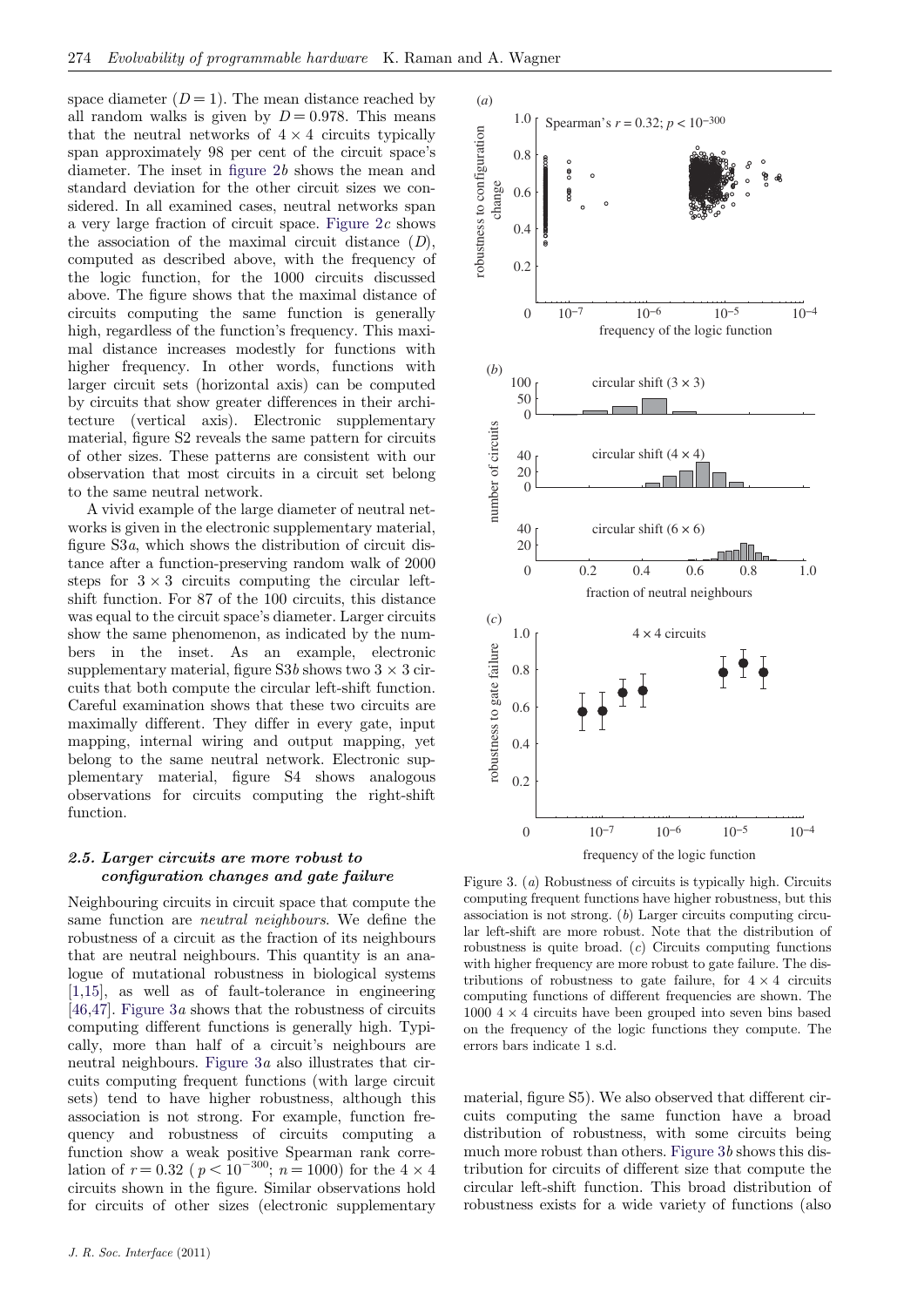see the electronic supplementary material). Some but not all of this robustness is caused by changes in gates that do not participate in a computation, because circuits are also robust when we consider only changes in gates that do contribute to a computation (electronic supplementary material, figure S6). We also analysed the robustness of circuits towards a single gate failure and observed similar trends (see figure  $3c$  and electronic supplementary material). To illustrate how different the robustness of two circuits can be, electronic supplementary material, figure S7 shows two examples of a  $3 \times 3$  circuit, one with low robustness of  $R = 0.272$ , another with high robustness of  $R = 0.753$ . Electronic supplementary material, figure S8 shows that the mean robustness of circuits generally increases with circuit size, for a wide range of functions with varying circuit set sizes.

#### 2.6. Many new functions are accessible in the neighbourhood of 'evolving' circuits

In a biological system where a phenotype has a large genotype network, genotypes can change substantially without changing this phenotype. However, the phenotypes in different neighbourhoods of a genotype network can be quite different. In biological systems, this feature facilitates the exploration of new phenotypes [15,16]. If it exists in technological systems, this feature has implications on the diversity of functions that can be executed with a given amount of configuration (circuit) change, but also for the ease with which evolvable hardware can acquire new functions.

To determine whether the circuits we study have this feature, let us first define a circuit's neighbourhood as comprising all its neighbours, circuits that differ from it by a single elementary change. We explored different neighbourhoods on a neutral network through functionpreserving random walks that start with a circuit  $C_0$ . During each step (circuit) of such a random walk, we first recorded the novel functions encountered in the circuit's neighbourhood. For this analysis, we defined a function as novel if it is computed by some neighbour of a circuit  $C_k$  in step k, but was not found in the neighbourhood of any previous circuit  $(C_i, i \leq k)$ , during the random walk. Figure 4a shows the cumulative number of novel functions that becomes accessible during the random walk. This number is large and ever-increasing. The property we observe here is a typical characteristic of neutral networks in circuit space, and not a peculiarity of the neutral network of one function. For instance, electronic supplementary material, figure S9 shows the cumulative number of novel functions encountered in a function-preserving random walk for eight different circuits computing functions with widely varying frequencies.

In a next, complementary analysis, we determined the fraction of functions that are computed in the neighbourhood of a circuit during the random walk, but that are not found in the neighbourhood of the starting circuit. Specifically, we determined the fraction  $u$ , of functions that are computed by neighbours of one circuit  $(C_i)$ , but not the starting circuit,  $C_0$ ,

as  $u(C_0, C_i) = 1 - (|\n\sqrt{0} \cap \mathcal{N}_i| / |\mathcal{N}_0 \cup \mathcal{N}_i|).$  Here,  $\mathcal{N}_0$ and  $\mathcal{N}_i$  represent the sets of different functions computed by circuits in the neighbourhood of the circuits  $C_0$  and  $C_i$ , respectively, and  $|\mathcal{N}|$  denotes the number of functions in the set  $\mathcal N$ . Figure 4b shows a steep increase in this fraction at the beginning of the random walk. Even after as few as six changes of the starting circuit  $C_0$ , over two-thirds of the functions found in the neighbourhood are new, that is, they do not occur in the neighbourhood of  $C_0$ . Beyond the distance of one circuit space diameter of 52 changes, more than 80 per cent of functions are new. This property also holds for the neutral networks of functions with a wide range of frequencies as illustrated in the electronic supplementary material, figure S10. It is clear from these observations that a large number of different functions can be computed by the neighbours of a circuit encountered during a function-preserving random walk, even at small distances from the starting circuit.

#### 2.7. Different neutral sets are often nearby in circuit space

We next asked how far one must travel in circuit space from one neutral set to find another neutral set whose members compute a specific function. To this end, we estimated the minimal distance between circuits computing different functions (see the electronic supplementary material). On the one hand, if this distance is typically large, then it would be rather difficult to reach a circuit computing a new function from another circuit through a small series of changes to the circuit's configuration. On the other hand, if this distance is generally small, then it would typically be possible to find a specific new function through a relatively small number of elementary changes to a given circuit.

We first estimated the minimum distance for 1000 pairs of random circuits, where one circuit computed the right-shift function, and the other computed the circular left-shift function. Figure 4c shows the distribution of the resulting distances. This distribution has a mean of  $D = 0.13$  and is skewed towards small distances. The smallest distance in this distribution was  $D = 0.058$ , corresponding to three elementary changes. In other words, it is possible to change a circuit computing the right-shift function to one computing the circular left-shift function (and vice versa) via merely three changes. We also determined the minimal distances between circuits for 5000 function pairs with low frequency in our sample (see the electronic supplementary material). Figure 4d indicates the distribution of these minimal distances. The median of this distribution is  $D = 0.19$ , implying that most distances are smaller than one-fifth of the diameter of the circuit space. This corresponds to a vanishingly small fraction of the circuit space, much less than  $10^{-16}$ . For comparison, the median distance of randomly chosen circuits is given by  $D = 0.85$ . The minimum distances we observed are thus typically quite small, especially considering that the maximum distance between any two circuits within a neutral set is often as high as the circuit space's diameter. These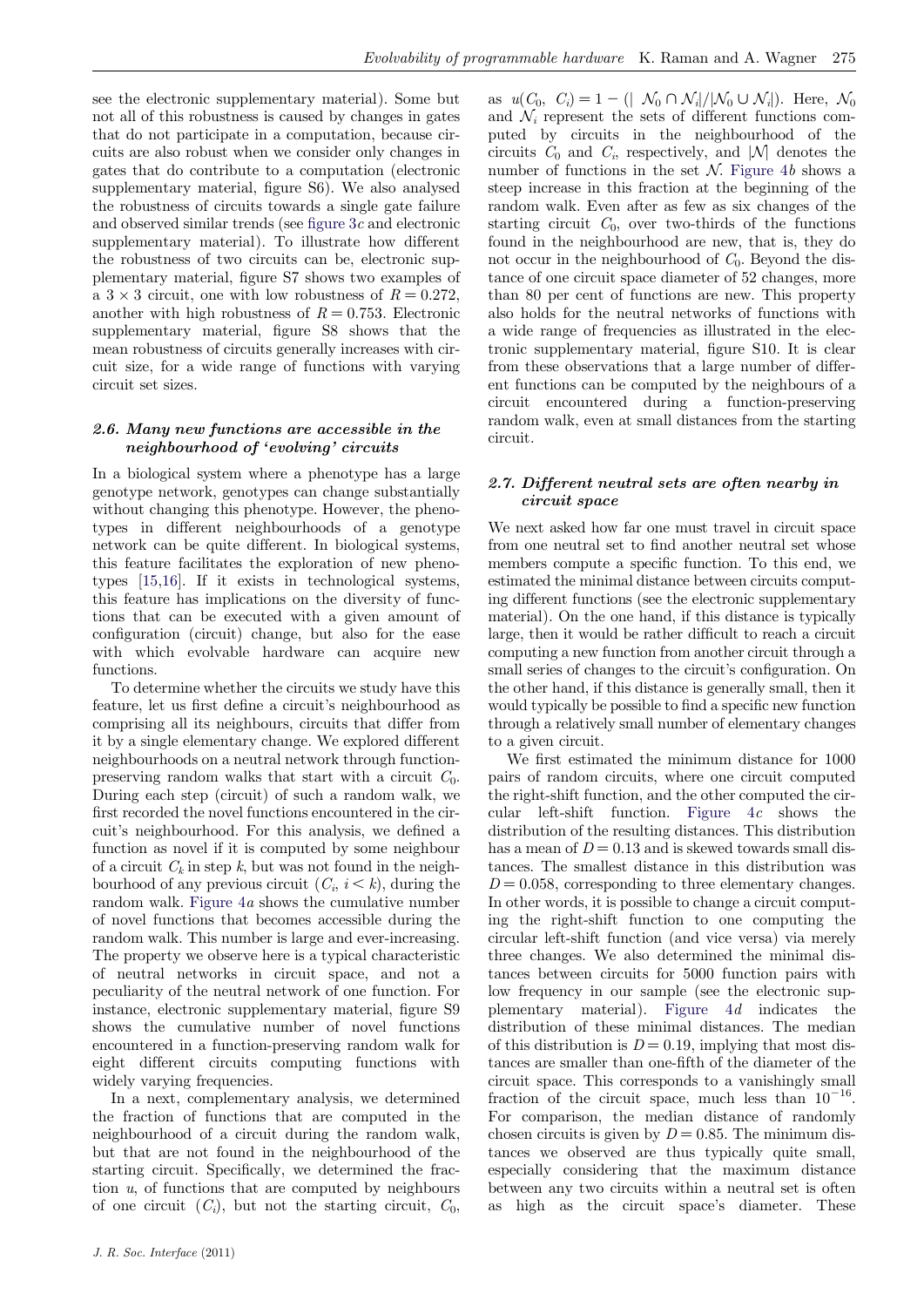

Figure 4. (a) Many novel functions are encountered in a circuit's neighbourhood during a function-preserving random walk. The data are based on a  $4 \times 4$  circuit computing a function with frequency  $f = 5.1 \times 10^{-5}$ , the highest observed frequency in our sample. The horizontal axis represents the number of steps of the random walk, while the vertical axis shows the cumulative number of novel functions encountered in the neighbourhood. The evolutionary dynamics of such a random walker is identical to that of a population of circuits  $N\mu < 1$ , where N is the population size and  $\mu$  is the mutation rate, the rate at which a circuit's configuration changes per circuit and generation. Such a population is monomorphic most of the time, and would visit every circuit in a neutral network with equal probability.  $(b)$  The fraction of unique functions in a neighbourhood is very high, even at small distances from the starting circuit. The horizontal axis represents the number of steps of the random walk, while the vertical axis shows the fraction  $u$  of unique functions found in the neighbourhood of  $C_i$ , at the *i*th step of the random walk, relative to the starting circuit  $C_0$ . (c,d) The distribution of minimal distances between neutral networks. (c) Pairs of networks computing right-shift and circular left-shift functions. (d) Pairs of networks computing other functions. See text for details.

observations imply that a large number of new functions are accessible by making few elementary changes to any one circuit.

## 3. DISCUSSION

We studied here a computational model of digital electronic circuits with various sizes. These circuits form an enormous circuit space that contains an astronomical number of circuits with different internal architecture. Circuits in this space can compute very large numbers of logic functions. Circuits computing any one function typically form large connected neutral networks that span circuit space. In other words, one can navigate from one circuit on the network to another through a series of small function-preserving changes in circuit configuration. Some functions have larger neutral networks than others. Typical member circuits of a neutral network have many neighbours that compute the same function. They are therefore robust or fault-tolerant to

small changes in their architecture. A circuit that changes its architecture randomly while preserving its function explores a neutral network through a random walk. In its neighbourhood, such a random walker encounters ever-increasing numbers of novel functions. Different neutral networks are typically close-by in circuit space. That is, a few steps away from a neutral network are typically sufficient to generate a circuit that can compute an arbitrary new function.

Analogous properties have earlier been identified in biological systems on various levels of organization, such as proteins  $[11-13]$  and RNA  $[9,14,15]$ , regulatory networks [16,17] and metabolic networks [18]. These properties are important for the robustness of biological systems to genetic change, and for their ability to acquire new functions (phenotypes) through random change of system parts. Our work shows that technological systems can be designed to take advantage of such properties, an observation that has multiple implications for designing evolvable hardware, as we will discuss below.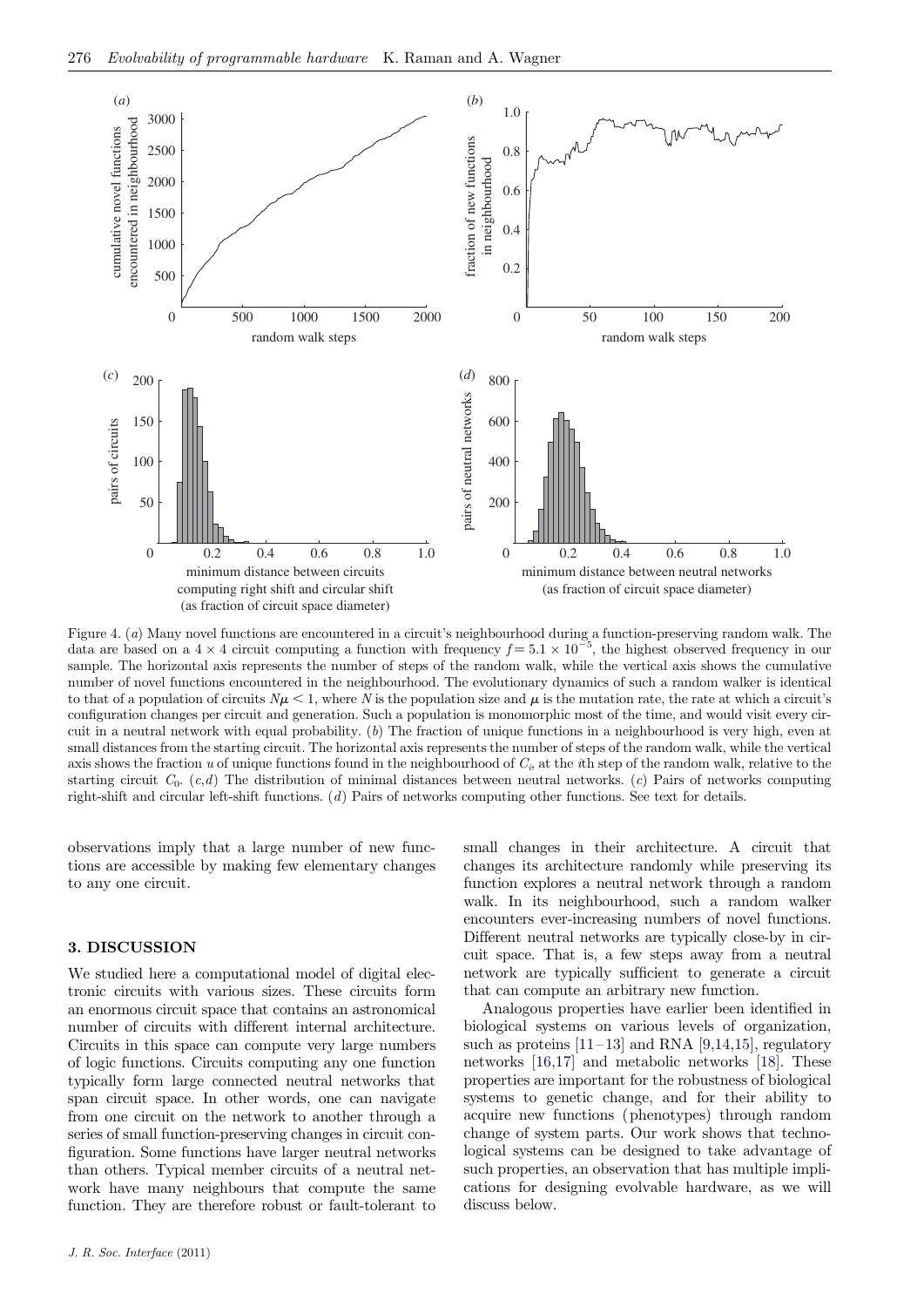A number of limitations of our work are worth highlighting. In applications, physical factors such as temperature and voltage also play a role: there are even many fine differences between two silicon chips, such that circuits evolved on one silicon chip are not guaranteed to work on another [34]. Second, there are differences between computer simulation of a circuit and its implementation in hardware. For example, issues such as power consumption, robustness to temperature variations and trade-offs between functional flexibility and performance play a role in choosing an electronic circuit for a given task. There are also subtle aspects of semiconductor physics that circuits evolved on hardware may exploit, but that are usually avoided by designers and not considered in software simulations [34]. Our work does not address these issues. Third, some properties of our (or any other) study system may depend on the choice of representation for a circuit's architecture. An exploration of this dependency is beyond the scope of this work. Fourth, we do not know how our observations scale to much larger circuits comprising thousands to millions of gates. Fifth, because of the astronomical numbers of circuits and functions, one needs to resort to sampling to understand circuit space. The last concern is not limiting if one is interested in generic properties of this space, as we are.

Past work suggested that neutral, that is, functionpreserving change is important for the ability to evolve new functions in digital logic circuitry, software and Boolean function landscapes [27,37,41,42,48–56]. Harvey & Thompson [37] have evolved circuit configurations for a tone-recognition task on hardware (FPGAs). They have also illustrated the existence of neutral networks for the specific circuit they consider. Neutrality has also been studied in cellular signalling circuits represented as Boolean networks [57]. This work illustrates various similarities of a signalling circuit's genotype –phenotype map with corresponding maps of other systems. Our work goes beyond these contributions by systematically exploring circuit space and characterizing generic features of this space, the circuits it contains and the functions they compute. It thus allows us to demonstrate the generic fault-tolerance and evolvability of an important class of technological systems.

One such general statement regards circuit robustness. The design of robust circuits using evolutionary principles has received much attention recently [4,8,22,47]. For instance, Keymeulen and collaborators evolved electronic circuits to compute the XNOR logic function. By forcing their circuits to operate in the presence of failure of individual circuit elements, they evolved circuits that were increasingly tolerant against these faults. Similarly, Hartmann & Haddow [8] used evolutionary algorithms to identify circuits that are tolerant to faults such as random gate failures and noise. These studies focus on specific circuit functions. Our work shows that the ability to design robust and fault-tolerant circuitry is a generic property and holds for many different functions. Circuits computing the same function are typically quite robust to change, but this robustness shows a broad distribution among

different circuits. This means that for any one function it is possible to identify circuits that are vastly more fault-tolerant than others, as our example of circuits differing in their robustness by nearly threefold illustrated (electronic supplementary material, figure S7). Such robustness originates in the distributed architecture of a circuit and it does not require additional components such as redundant gates [22,58]. A circuit that is much more robust or fault-tolerant than another circuit thus need not have higher complexity, as measured by its number of logic gates. A related insight emerges from the observation that circuits of the same function form neutral networks in circuit space. It means that evolutionary approaches will be generally useful to identify highly robust circuits. The reason is that sufficiently large populations of circuits that evolve on a neutral network are known to accumulate in regions of the network characterized by high robustness [59,60].

A second general insight regards a circuit's ability to compute new functions. In some evolvable hardware applications, circuits that can easily change to compute new functions are highly desirable. For example, YaMoR is a modular robot composed of mechanically homogeneous modules, each of which contains a reconfigurable circuit that allows on-board selfreconfiguration [33,61]. In general, modular robots are capable of dynamically reconfiguring their structure. They are helpful in navigating unknown environments without human intervention and perform versatile tasks, such as those required during space exploration, deep sea mining, or urban search and rescue operations, essentially to navigate extreme environments inaccessible to humans [62], where the ability to reconfigure navigation circuitry would be useful. Its reconfigurable circuits endow the robots with the ability to learn. The classes of circuits we study would be especially amenable to this task, especially when it is tackled with evolutionary principles. This is because they encounter a rich diversity of novel functions in the neighbourhood of a changing circuit, even if this circuit preserves its function while undergoing random configuration change. Circuit configurations that can access more novel functions in their vicinity may be especially useful in designing systems with adaptive behaviour. Our observation that neutral networks of different functions are located close together in circuit space is also relevant in this regard. Another potential application of such adaptive hardware could be in self-repairing circuitry [63,64], where the ability of reconfiguration can be exploited to fix faults and failures. The existence of large connected neutral networks is also likely to facilitate repairs to maintain function, despite the failure of one or more parts.

The reconfiguration of FPGAs comes with an overhead, which primarily involves the reconfiguration time and reconfiguration data storage space [65]. These two reconfiguration costs are directly related to the extent of reconfiguration required. FPGAs are amenable to partial reconfiguration, where only some of their internal architecture is changed. Such partial reconfiguration can reduce the time required for reprogramming and speed up reconfiguration [66,67]. An FPGA design like ours, with its closeness of different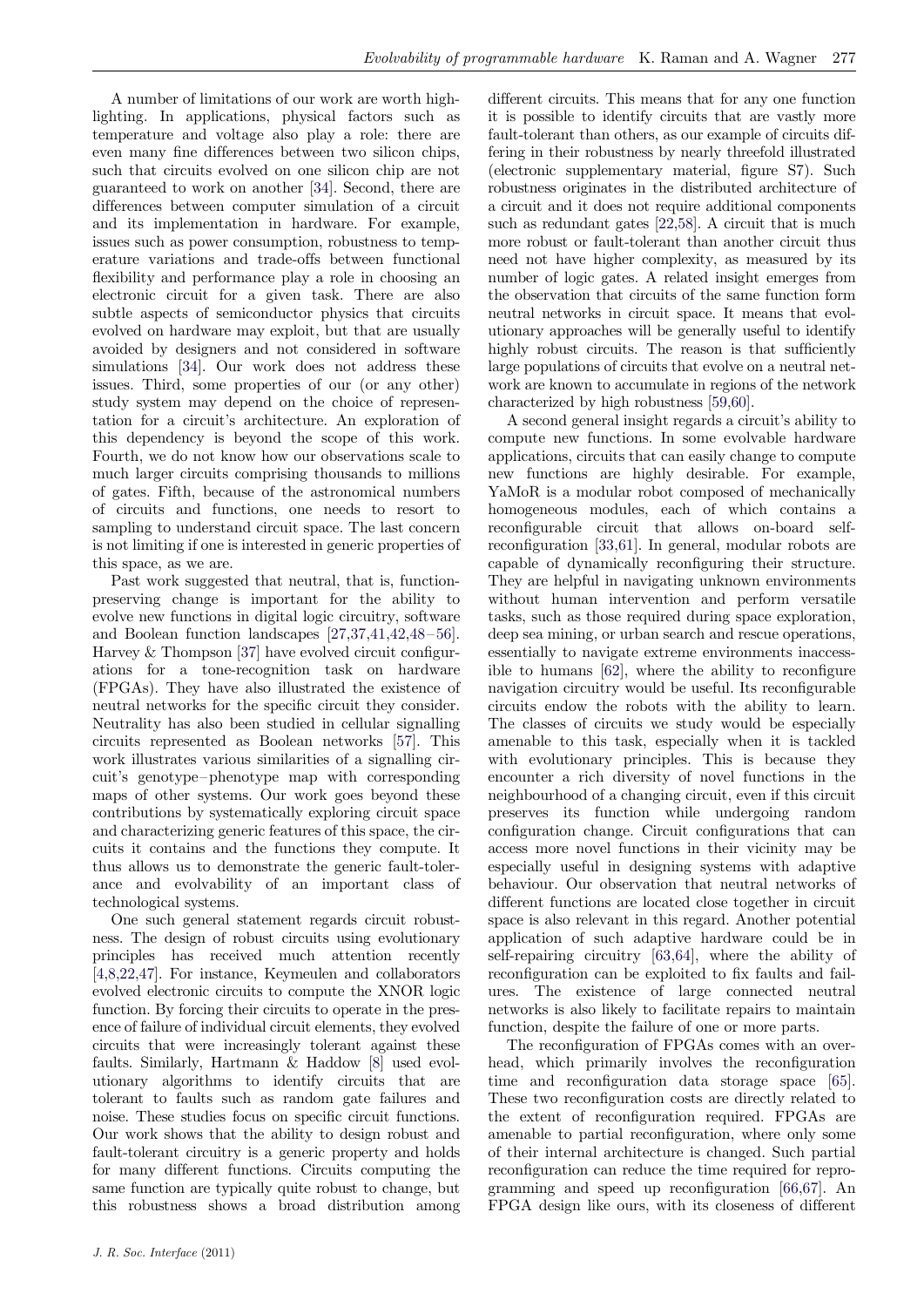neutral networks, can serve to minimize the number of changes necessary to compute a new function. It thus minimizes reconfiguration costs, and also permits an uninterrupted operation of the circuit, which is not possible in the case of a complete reconfiguration.

A third general observation follows from the fact that important circuit features depend on circuit complexity, as measured by the number of gates. For example, more complex circuits tend to be more robust. Electronic supplementary material, figure S11 illustrates two circuits that compute the same function. While the smaller four-gate circuit is sufficient to compute the function, it lacks robustness. The larger 16-gate circuit is much more robust. In addition, the neutral networks of larger circuits may extend farther through genotype space. Large circuits that are evolving also tend to encounter more novel functions in their neighbourhoods. Furthermore, simpler circuits may not be able to compute some logic functions. A case in point is again the space of four-gate circuits. This space comprises  $4.67 \times 10^8$  circuits. These circuits can compute only  $4.05 \times 10^6$  different functions, a small fraction of the possible  $1.8 \times 10^{19}$  Boolean functions with four inputs and four outputs. There are no fourgate circuits that compute the right-shift or the circular left-shift functions. These considerations show that robustness and evolvability of programmable hardware have a price: increasing system complexity.

A fourth observation regards the role of non-functional gates, system parts that are not involved in the computation a given circuit carries out. In biological systems, analogies of such parts exist. For example, many amino acids in a protein, many regulatory interactions in a gene regulation circuit and many metabolic reactions in a metabolic reaction network may appear as 'non-functional' or 'dispensable' [16,18,68,69]. One might be tempted to call such system parts to be 'junk' parts. However, we now know that such parts play a crucial role for evolvability, and it is precisely their ability to vary freely in some environments that allows biological systems to evolve novel phenotypes. For example, in laboratory evolution experiments, proteins with new function evolve often through changes that do not affect the protein's principal function [68]. Unused parts in our circuits have precisely the same role, and they should thus not be named junk. These observations also agree with our analysis of circuit complexity. Circuits of a minimal size may have the merit of computing a function in an elegant and simple way. At the same time, they would be utterly unevolvable. This is why evolvability comes at the price of high complexity.

A choice of circuit size is only one of many choices one has to make in designing reconfigurable hardware. We have explored a particular class of circuits with a limited number of logic gates and feed-forward connections. Many other choices are possible. Some of them may facilitate fault-tolerance and adaptability, others may impair it. The exploration of such system classes, as well as completely different technological systems with complex architectures and diverse functionality provides a fertile ground for future research.

#### 4. METHODS

#### 4.1. Representation of FPGAs

We employ a simple vector representation of an FPGA that involves the use of three integers per gate to identify the two inputs and the gate's logic function. To this list we append a list of outputs from the array. The length of this representation is therefore  $3mn + n<sub>O</sub>$ , for an FPGA of size  $m \times n$  with  $n<sub>O</sub>$  outputs, i.e. computing an  $n<sub>O</sub>$ -bit Boolean function. This is also the diameter of the circuit space. The array inputs are numbered from  $1, \ldots, n_I$ , while the output of each gate is numbered sequentially, from  $n_1 + 1, \ldots, n_1 + mn$ . We consider five gates, viz. OR, AND, XOR, NAND, NOR, which are the most commonly used two-input logic gates. These five gates are represented by integers from 1 to 5. The list of outputs merely indicates which of the mn gate outputs (numbered  $n_1 + 1, \ldots, n_1 + mn$ ) are mapped to each of the FPGA array output bits. This representation is similar to the one that is conventionally used in Cartesian genetic programming [25]. The following is a vector representation of the circuit shown in the top panel of the electronic supplementary material, figure S3b:



where  $L_{ij}$  represents a logic gate in the array in column i and row j. This vector representation also enables us to easily compute the distance between two circuits—it is the number of 'bits' in the representation that differ between the two circuits, or the Hamming distance between the two vectors. Neighbours of a circuit represent elementary changes to the wiring of the FPGA. Specifically, the neighbours of a circuit differ exactly in one of the bits of the vector representation (a Hamming distance of one).

#### 4.2. Random sampling of circuits

We consider circuits of size  $m \times n$  that map  $n_I$  inputs to  $n<sub>O</sub>$  outputs. Each of the  $mn$  logic gates can compute one of the five logic functions ( $n<sub>G</sub> = 5$ ), which are listed in figure 1a. The circuits we study can be represented by a vector of length  $3mn + n<sub>O</sub>$  (see the electronic supplementary material). We generate a random circuit by selecting input mappings, gate configurations and output mappings at random, with uniform probability among the set of all possible choices. That is, to each digit in the representation, we assign a value based on an integer drawn from the discrete uniform distribution of all permissible values. This ensures that each circuit in the space is equally likely to appear during sampling. Specifically, we first choose an input mapping from  $2n$ uniformly distributed random integers in  $[1, n_I]$ ; mappings that do not use all the  $n<sub>I</sub>$  inputs are not permissible. Second, we choose the logic function of each gate via a random integer in  $[1, n_{\text{G}}]$ . For a circuit of size  $m \times n$ , we choose the mn gates function independently. Third, we choose the two inputs of each gate such that for an element in column  $c$ , the permissible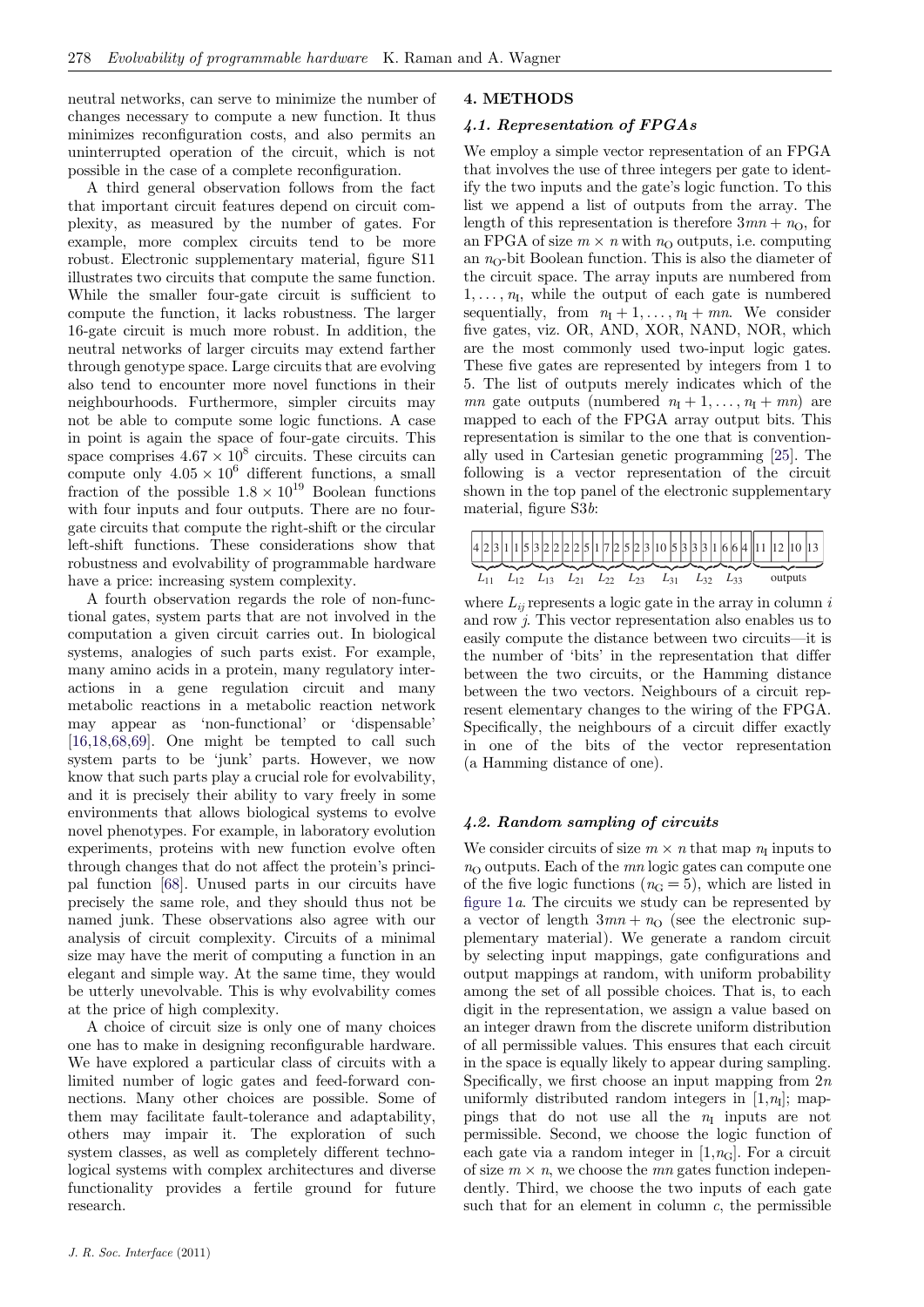inputs correspond to integers in  $[1, n(c-1)]$ , and are chosen uniformly from this set.

#### 4.3. Fraction of neutral neighbours

We consider two circuits to be neighbours of one another if they differ by an elementary configuration change, i.e. the change in logic function computed by one of the gates of the array, or the change in an input to one of the elements of the array, or a single change in the mapping of inputs or outputs (figure 1c). The vector representation that we have described earlier facilitates the enumeration of neighbours of a particular circuit—each neighbour of a circuit differs in exactly one digit of the representation.

Every circuit has a large number of neighbours; for example, there are  $mn(n_{G} - 1)$  neighbours for an  $m \times$ n circuit, which vary only in the configuration of one of the mn gates. This large number arises from the fact that each of the mn gates can be varied, one at a time, to any of the remaining  $n_{\rm G}$  – 1 possible gate configurations. There are many additional neighbouring circuits that differ in wiring or input – output mappings. To identify the fraction of a circuit's neutral neighbours, that is, neighbours that compute the same function, we simply enumerated all neighbours and determined the function each neighbour computed. We performed this analysis for 1000 circuits, each computing one of the 1000 logic functions we considered.

To estimate a circuit's robustness to gate failure, we generated neighbours of the circuit that differ from it by the failure of a single gate. We define a failed gate as a gate that produces an output value of zero for any possible input. A circuit of size  $m \times n$  has mn circuit variants with a single gate failure. We computed the fraction of these variants that computed the same function as the circuit, despite their failed gate.

Details on methods for the estimation of the connectedness of two circuits in circuit space and the computation of the minimal distance between two neutral networks are described in the electronic supplementary material.

We are grateful for support through Swiss National Science Foundation grants 315200-116814 and 315200-119697, as well as through the YeastX project of SystemsX.ch.

#### REFERENCES

- 1 Wagner, A. 2005 Robustness and evolvability in living systems. Princeton, NJ: Princeton University Press.
- 2 Kitano, H. 2005 Scientific and technical challenges for systems biology. In Systems biology (eds L. Alberghina & H. V. Westerhoff), pp. 373-385. Topics in Current Genetics, vol. 13. Berlin/Heidelberg, Germany: Springer. (doi:10.1007/b137124)
- 3 Ray, T. S. 1991 Is it alive or is it GA? In Proc. of the 1991 Int. Conf. on Genetic Algorithms (eds R. K. Belew & L. B. Booker), pp. 527 –534. CA, USA: Morgan Kaufmann.
- 4 Thompson, A. 1996 Evolutionary techniques for fault tolerance. In Proc. UKACC Int. Conf. on Control 1996  $(CONTROL'96)$  (eds T. Higuchi, M. Iwata & W. Liu), pp. 693 –698. IEE Conference Publication no. 427.
- 5 Tempesti, G., Mange, D. & Stauffer, A. 1997 A robust multiplexer-based FPGA inspired by biological systems. J. Syst. Archit. 43, 719 –733. (doi:10.1016/S1383- 7621(94)00312-2)
- 6 Millet, P. & Heudin, J.-C. 1998 Fault tolerance of a largescale mind architecture using a genetic algorithm. In Evolvable systems: from biology to hardware, pp. 356 –363. Berlin/Heidelberg, Germany: Springer.
- 7 Bradley, D. W. & Tyrrell, A. M. 2000 Immunotronics: hardware fault tolerance inspired by the immune system. In ICES '00: Proc. of the 3rd Int. Conf. on Evolvable Sys $tems$ , pp. 11–20. London, UK: Springer.
- 8 Hartmann, M. & Haddow, P. 2004 Evolution of fault-tolerant and noise-robust digital designs. IEE Proc. Comput. Digital Tech. 151, 287 –294. (doi:10.1049/ipcdt:20040014)
- 9 Schuster, P., Fontana, W., Stadler, P. F. & Hofacker, I. L. 1994 From sequences to shapes and back: a case study in RNA secondary structures. Proc. R. Soc. Lond. B 255, 279 –284. (doi:10.1098/rspb.1994.0040)
- 10 Wagner, A. 2008 Neutralism and selectionism: a networkbased reconciliation. Nat. Rev. Genet. 9, 965 –974. (doi:10. 1038/nrg2473)
- 11 Lipman, D. J. & Wilbur, W. J. 1991 Modelling neutral and selective evolution of protein folding. Proc. R. Soc. Lond. B 245, 7–11. (doi:10.1098/rspb.1991.0081)
- 12 Babajide, A., Hofacker, I. L., Sippl, M. J. & Stadler, P. F. 1997 Neutral networks in protein space: a computational study based on knowledge-based potentials of mean force. Fold Des. 2, 261-269.
- 13 Ferrada, E. & Wagner, A. 2008 Protein robustness promotes evolutionary innovations on large evolutionary time-scales. *Proc. R. Soc. B* 275, 1595-1602. (doi:10. 1098/rspb.2007.1617)
- 14 Huynen, M. A. 1996 Exploring phenotype space through neutral evolution. J. Mol. Evol.  $43, 165-169$ .
- 15 Wagner, A. 2008 Robustness and evolvability: a paradox resolved. Proc. R. Soc. B 275, 91–100. (doi:10.1098/ rspb.2007.1137)
- 16 Ciliberti, S., Martin, O. C. & Wagner, A. 2007 Innovation and robustness in complex regulatory gene networks. Proc. Natl Acad. Sci. USA 104, 13 591-13 596. (doi:10.1073/ pnas.0705396104)
- 17 Munteanu, A. & Solé, R. V. 2008 Neutrality and robustness in evo-devo: emergence of lateral inhibition. PLoS Comput. Biol. 4, e1000 226. (doi:10.1371/journal.pcbi. 1000226)
- 18 Rodrigues, J. F. M. & Wagner, A. 2009 Evolutionary plasticity and innovations in complex metabolic reaction networks. PLoS Comput. Biol. 5, e1000 613. (doi:10. 1371/journal.pcbi.1000613)
- 19 von Neumann, J. 1956 Probabilistic logics and synthesis of reliable organisms from unreliable components. In Automata studies (eds C. Shannon & J. McCarthy), pp. 43– 98. Princeton, NJ: Princeton University Press.
- 20 McCulloch, W. S. 1960 The reliability of biological systems. In Self-organizing systems (eds M. C. Yovits & S. Cameron), pp. 264–281. New York, NY: Pergamon Press.
- 21 Coren, I. & Krishna, C. 2007 Fault-tolerant systems. CA, USA: Morgan Kauffman.
- 22 Macia, J. & Sole´, R. V. 2009 Distributed robustness in cellular networks: insights from synthetic evolved circuits. J. R. Soc. Interface 6, 393 –400. (doi:10.1098/rsif.2008. 0236)
- 23 Koza, J. 1992 Genetic programming. Oxford, Oxfordshire: Oxford University Press.
- 24 Haddow, P. & Tufte, G. 2000 An evolvable hardware FPGA for adaptive hardware. In Proc. of the 2000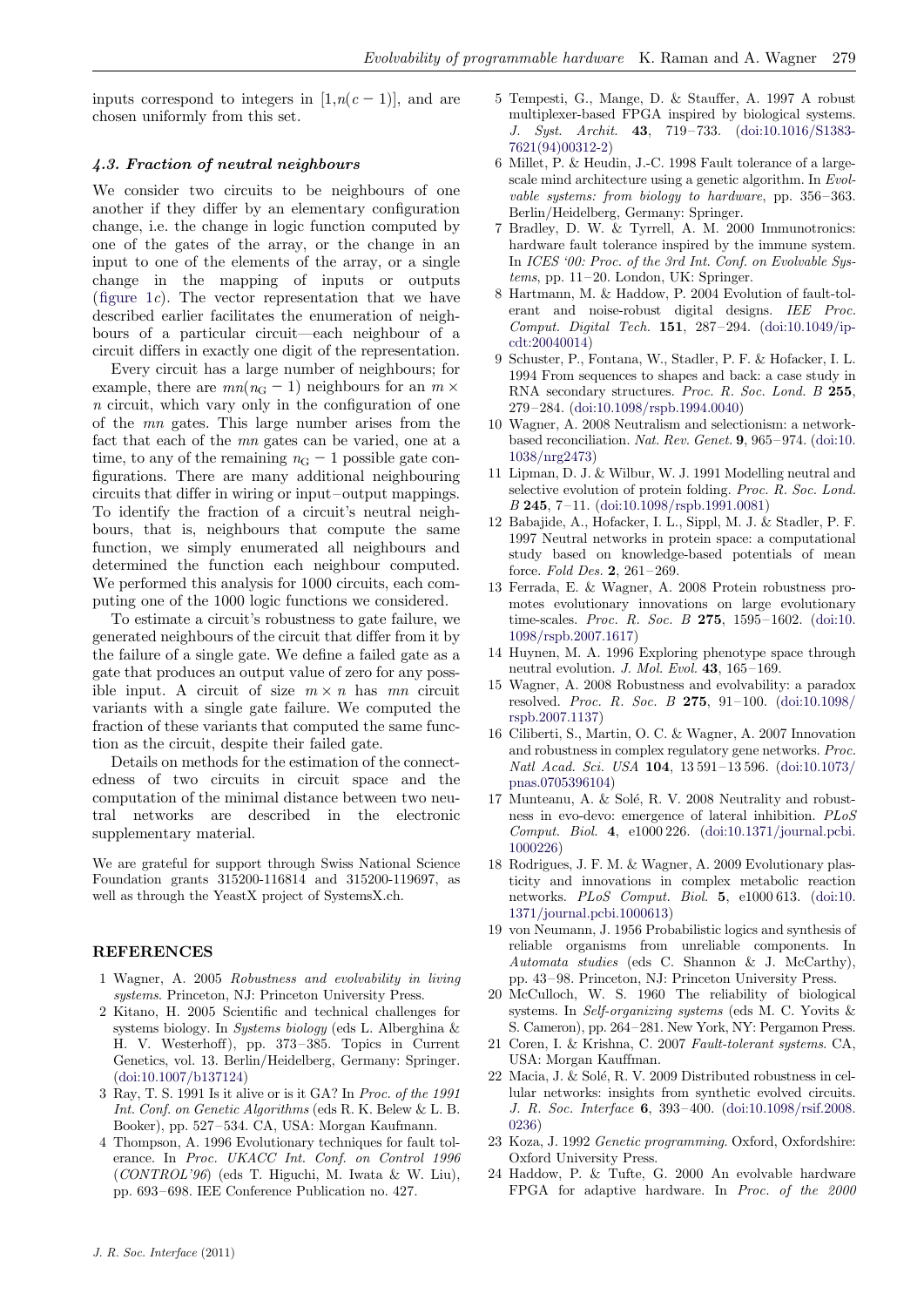Congress on Evolutionary Computation, La Jolla, CA, 16–19 July 2000, vol. 1, pp. 553–560. Washington, DC: IEEE. (doi:10.1109/CEC.2000.870345)

- 25 Miller, J. F., Job, D. & Vassilev, V. K. 2000 Principles in the evolutionary design of digital circuits—Part II. Genetic programming and evolvable machines 1, 259 –288. (doi:10.1023/A:1010066330916)
- 26 Yu, T. & Miller, J. 2001 Neutrality and the evolvability of Boolean function landscape. In Genetic programming (eds J. Miller, M. Tomassini, P. L. Lanzi, C. Ryan, A. G. B. Tettamanzi & W. B. Langdon), vol. 2038 of Lecture Notes in Computer Science, chap. 16, pp. 204-217. Berlin/Heidelberg, Germany: Springer. (doi:10.1007/3- 540-45355-5\_16)
- 27 Banzhaf, W. & Leier, A. 2006 Evolution on neutral networks in genetic programming. In Genetic programming theory and practice III, vol. 9, pp.  $207-221$ . USA: Springer.
- 28 Greenwood, G. 2007 Introduction to evolvable hardware. New York, NY: IEEE Press.
- 29 Ferrer-Cancho, R., Janssen, C. & Solé, R. V. 2001 Topology of technology graphs: small world patterns in electronic circuits. Phys. Rev. E. 64, 046119.
- 30 Sole´, R. V., Ferrer-Cancho, R., Montoya, J. M. & Valverde, S. 2002 Selection, tinkering, and emergence in complex networks. Complex 8, 20–33. (doi:10.1002/cplx.10055)
- 31 Holland, J. 1992 Adaptation in natural and artificial systems. Cambridge, UK: MIT Press.
- 32 Mitchell, M. 1996 An introduction to genetic algorithms. Cambridge, UK: MIT Press.
- 33 Upegui, A. & Sanchez, E. 2008 Reconfigurable computing, chap. Evolvable FPGAs, pp. 725 –752. San Diego, CA: Morgan Kaufmann.
- 34 Thompson, A. 1995 Evolving electronic robot controllers that exploit hardware resources. In Advances in artificial life: Proc. 3rd Eur. Conf. on Artificial Life (ECAL95) (eds F. Mora´n, A. Moreno, J. J. Merelo & P. Chacon), vol. 929 of *LNAI*, pp. 640–656. Berlin, Germany: Springer.
- 35 Thompson, A. 1996 Silicon evolution. In GECCO '96: Proc. of the 1st Annual Conf. on Genetic Programming, pp. 444– 452. Cambridge, MA, USA: MIT Press.
- 36 Thompson, A. 1997 An evolved circuit, intrinsic in silicon, entwined with physics. In First Int. Conf. on Evolvable systems: from biology to hardware, ICES96, Tsukuba, Japan, 7–8 October 1996 (eds T. Higuchi, M. Iwata & W. Liu), pp. 390– 405. Berlin/Heidelberg, Germany: Springer.
- 37 Harvey, I. & Thompson, A. 1996 Through the labyrinth evolution finds a way: a silicon ridge. In ICES '96: Proc. of the 1st Int. Conf. on Evolvable Systems, Tsukuba, Japan, 7–8 October 1996 (eds T. Higuchi, M. Iwata & W. Lei), pp. 406-422. London, UK: Springer.
- 38 Hollingworth, G., Smith, S. & Tyrell, A. 2000 The intrinsic evolution of virtex devices through internet reconfigurable logic. In ICES '00: Proc. of the Third Int. Conf. on Evolvable Systems, Edinburgh, UK, 17–19 April 2000 (eds J. Miller, A. Thompson, P. Thompson & T. C. Fogarty), pp. 72– 79. London, UK: Springer.
- 39 Meyer-Baese, U. 2007 Digital signal processing with field programmable gate arrays. Berlin, Germany: Springer.
- 40 Balch, M. 2003 Complete digital design. New York, NY: McGraw-Hill.
- 41 Miller, J. F. 1999 An empirical study of the efficiency of learning Boolean functions using a Cartesian genetic programming approach. In Proc. of the Genetic and Evolutionary Computation Conference, vol. 2 (eds W. Banzhaf, J. Daida, A. E. Eiben, M. H. Garzon, V. Honavar, M. Jakiela & R. E. Smith), pp. 1135–1142. FL, USA: Morgan Kaufmann.
- 42 Miller, J. F. & Thomson, P. 2000 Cartesian genetic programming. In EuroGP (eds R. Poli, W. Banzhaf, W. B. Langdon, J. F. Miller, P. Nordin & T. C. Fogarty), vol. 1802 of Lecture Notes in Computer Science, pp. 121–132. Springer.
- 43 Irvine, K. 2007 Assembly language for Intel-based computers. Upper Saddle River, NJ: Pearson Prentice Hall.
- 44 Fisher, R. 1997 Hypermedia image processing reference. New York, NY: Wiley.
- 45 Stallings, W. 2006 Cryptography and network security. Upper Saddle River, NJ: Pearson/Prentice Hall.
- 46 White, R. & Miles, F. 1996 Principles of fault tolerance. In Proc. of the 11th Annual Applied Power Electronics Conf. and Exposition. APEC '96, San Jose, CA, 3–7 March 2006, vol. 1, pp. 18–25. Washington, DC: IEEE. (doi:10. 1109/APEC.1996.500416)
- 47 Keymeulen, D., Zebulum, R., Jin, Y. & Stoica, A. 2000 Fault-tolerant evolvable hardware using field-programmable transistor arrays. IEEE Trans. Reliability 49, 305-316. (doi:10.1109/24.914547)
- 48 Banzhaf, W. 1994 Genotype –phenotype-mapping and neutral variation –a case study in genetic programming. In PPSN III: Proc. Int. Conf. on Evolutionary Computation. The Third Conference on Parallel Problem Solving from Nature (eds T. Yu, R. Riolo & B. Worzel), pp. 322–332. London, UK: Springer.
- 49 Ebner, M. 1999 On the search space of genetic programming and its relation to nature's search space. In Proc. 1999 Congress on Evolutionary Computation, 1999. CEC '99, Washington, DC, 6–9 July 1999, vol. 2. Washington, DC: IEEE. (doi:10.1109/CEC.1999. 782609)
- 50 Ebner, M., Langguth, P., Albert, J., Shackleton, M. & Shipman, R. 2001 On neutral networks and evolvability. In Proc. of the 2001 Congress on Evolutionary Computation, Seoul, South Korea, 27–30 May 2001, vol. 1, pp. 1–8. Washington, DC: IEEE. (doi:10.1109/CEC.2001. 934363)
- 51 Ebner, M., Shackleton, M. & Shipman, R. 2001 How neutral networks influence evolvability. Complexity 7, 19–33. (doi:10.1002/cplx.10021)
- 52 Vassilev, V. K. & Miller, J. F. 2000 The advantages of landscape neutrality in digital circuit evolution. In ICES '00: Proc. of the 3rd Int. Conf. on Evolvable Systems, pp. 252– 263. London, UK: Springer.
- 53 Yu, T. & Miller, J. 2002 Finding needles in haystacks is not hard with neutrality. In Genetic programming (eds J. A. Foster, E. Lutton, J. Miller, C. Ryan & A. Tettamanzi), vol. 2278 of Lecture Notes in Computer Science, chap. 2, pp. 46–54. Berlin/Heidelberg, Germany: Springer. (doi:10.1007/3-540-45984-7\_2)
- 54 Yu, T. & Miller, J. F. 2006 Through the interaction of neutral and adaptive mutations, evolutionary search finds a way. Artif. Life 12, 525-551. (doi:10.1162/artl.2006.12. 4.525)
- 55 Collins, M. 2006 Finding needles in haystacks is harder with neutrality. Genetic Programm. Evol. Mach. 7, 131-144. (doi:10.1007/s10710-006-9001-y)
- 56 Miller, J. F. & Smith, S. L. 2006 Redundancy and computational efficiency in cartesian genetic programming. IEEE Trans. Evol. Comput. 10, 167 –174. (doi:10.1109/TEVC. 2006.871253)
- 57 Fernández, P. & Solé, R. V. 2007 Neutral fitness landscapes in signalling networks. J. R. Soc. Interface 4, 41–47. (doi:10.1098/rsif.2006.0152)
- 58 Wagner, A. 2005 Distributed robustness versus redundancy as causes of mutational robustness. Bioessays 27, 176– 188. (doi:10.1002/bies.20170)